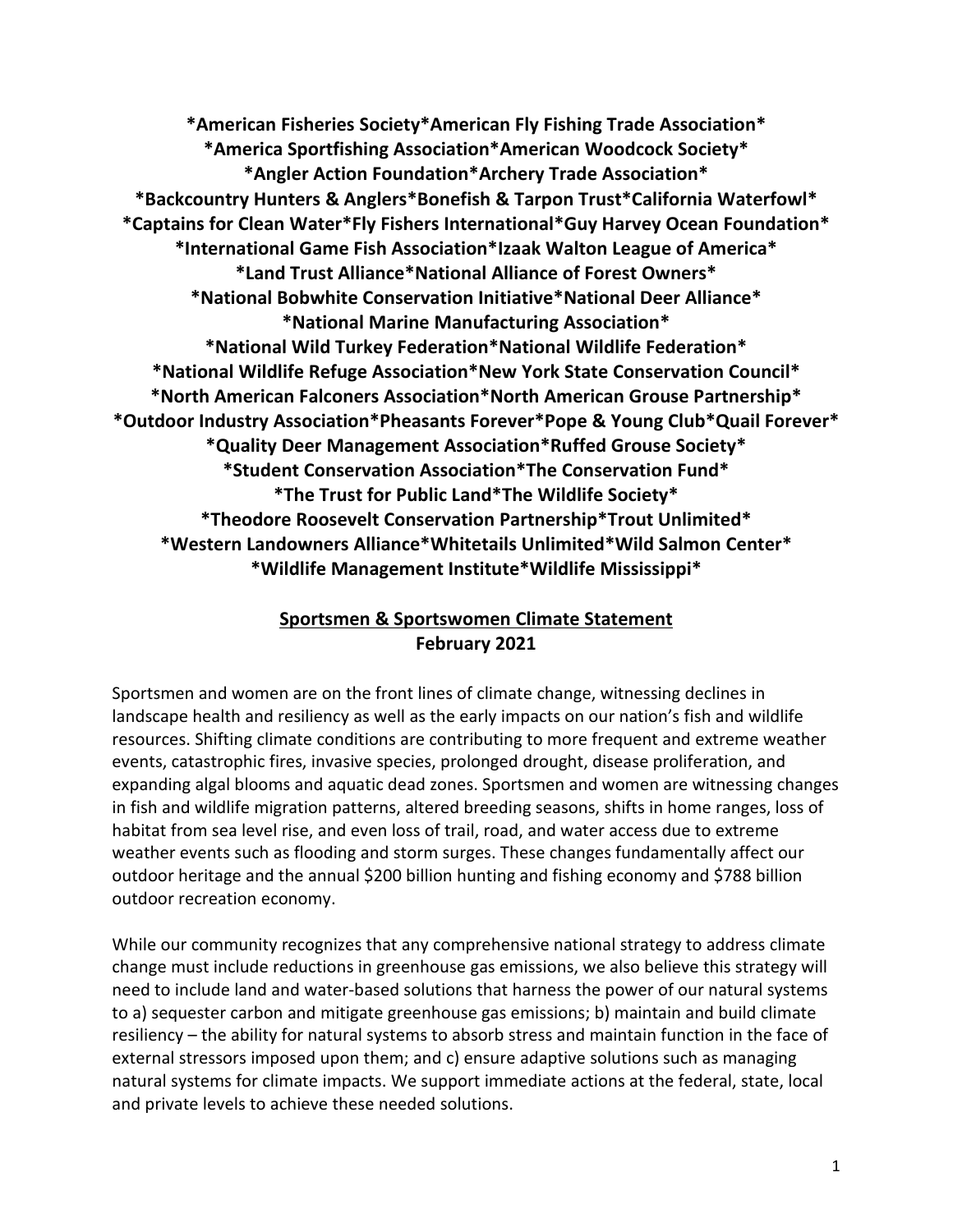With an aggressive land and water-based strategy, a [recent](https://advances.sciencemag.org/content/4/11/eaat1869) study authored by The Nature Conservancy and 21 other institutional partners including the U.S. Department of Agriculture, University of Wisconsin-Madison, Woods Hole Coastal and Marine Science Center, and Colorado State University, shows the United States could mitigate a fifth of its carbon emissions through natural solutions. This is equivalent to removing emissions from all cars and trucks on U.S. roads today. Moreover, these actions will also benefit fish and wildlife and improve air quality, soil health, water quality, and water quantity; strengthen the critically important outdoor recreation economy; and create more resiliency for communities facing the impacts of a changing climate.

Our organizations already advocate for and implement land and water-based solutions to make our rivers, lakes and streams, forests, grasslands, wetlands, and coastal systems more resilient to the impacts of climate change – projects that restore and maintain the health and abundance of fish and wildlife habitat and benefit the broader societal values noted above. Conservation organizations and state and federal land and wildlife management agencies have been on the cutting edge of ecosystem-based solutions. We have large networks of partners and volunteers and experience with implementing on-the-ground projects and solutions. We know how to achieve results and have the experience to implement proven actions. Additional investments should be made in already existing programs and activities with established funding delivery systems, partner and volunteer networks, and demonstrated track records for implementation and effectiveness. Together we can expand these programs to have a much greater impact far more quickly. In other cases, new programs and funding streams will need to be developed in order to capture the full extent and utility of our natural systems to sequester carbon, build climate resiliency, and adapt to climate change.

The recommendations included in this statement are intended for Congress, the Executive Branch, agency leadership, and other decision makers who are beginning to develop the national-level approach to carbon mitigation, climate adaptation, and resilience. Our recommendations focus on protection, restoration, and management in the following main areas: **Agriculture; Forests, Rangelands, and Grasslands; Oceans; Rivers, Lakes, and Streams; Wetlands; Coastal Resilience; and Adaptation.**

#### **Agriculture**

About 40 percent of the continental United States is in agricultural production. In 2017, agriculture in the United States represented 9 percent of all carbon emissions when measured by economic sector. However, farmers, ranchers, and forest owners contribute significantly to carbon sequestration efforts through the management and preservation of grasslands, wetlands, and forests. The role private landowners play in carbon sequestration can be dramatically increased by providing incentives for existing and additional conservation programs; encouraging expanded use of conservation practices that address soil health, improve water quality, and provide wildlife habitat in working agricultural landscapes; and establishing new carbon sequestration programs and markets to protect forests, grasslands, wetlands, and other important habitat types.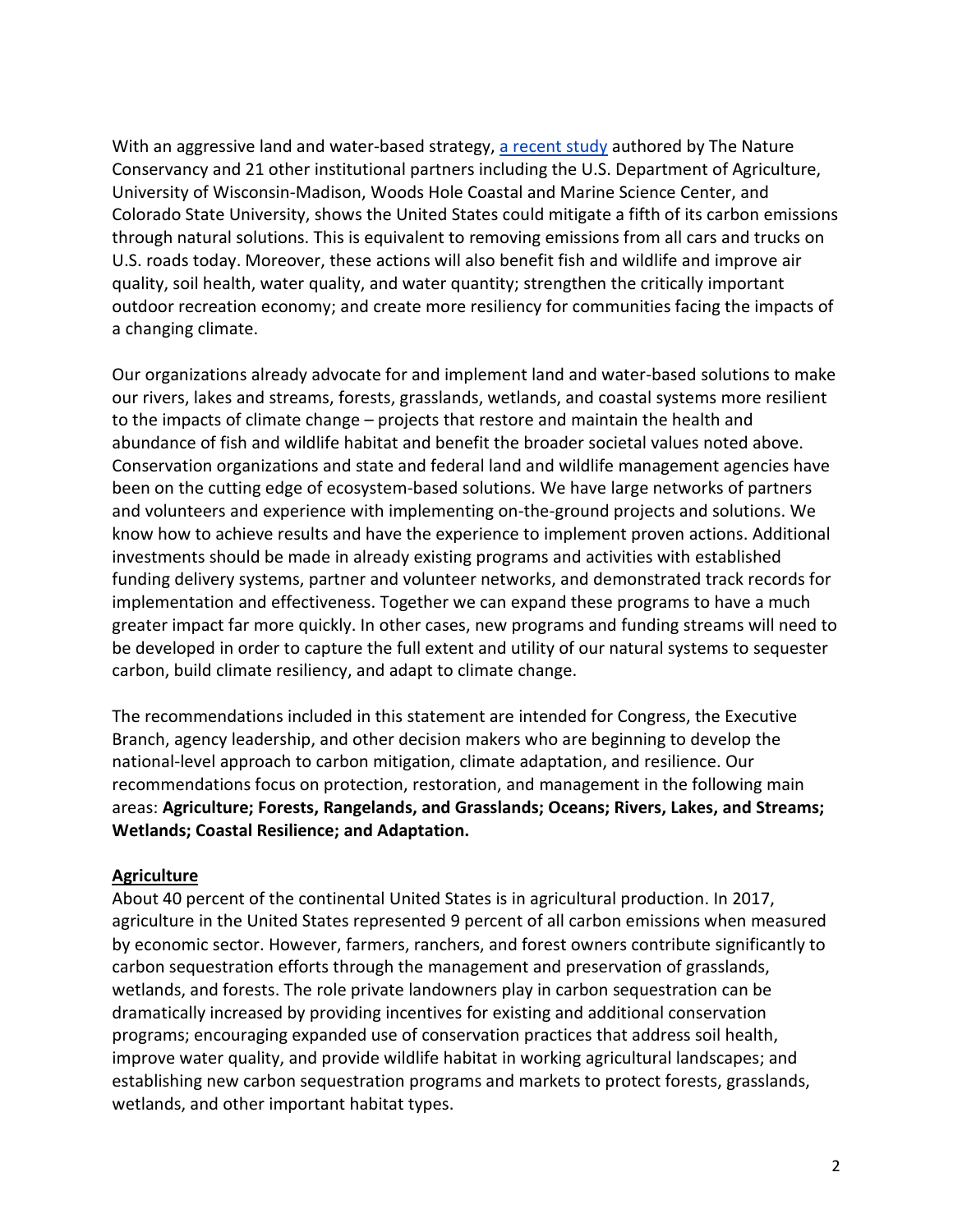Our nation's agricultural landowners also play a key role in maintaining and conserving healthy riparian corridors with multiple benefits including reduced soil and nutrient runoff into rivers, and shading streambanks to maintain water temperatures for native fish and wildlife. Other opportunities exist to reduce fertilizer inputs and decrease emissions of nitrogen oxide and other byproducts from cropland soils, and to create incentives for producers to capture methane emissions from livestock and agricultural waste supplies, estimated to be one of the top three methane emission contributors in the United States. Creating or expanding voluntary incentives for producers to implement conservation and agricultural practices that reduce greenhouse gas emissions and sequester carbon can also protect and restore fish and wildlife habitat, improve air and water quality, and enhance soil health and productivity.

#### **Forests, Rangelands, and Grasslands**

Globally, approximately 2.6 billion tons of carbon dioxide, [one-third](https://www.iucn.org/resources/issues-briefs/forests-and-climate-change) of the  $CO<sub>2</sub>$  released from burning fossil fuels, is [absorbed](https://www.iucn.org/resources/issues-briefs/forests-and-climate-change) by forests every year. Management of forests can influence carbon storage (the total amount of carbon kept out of the atmosphere, generally higher in older stands), carbon sequestration (the amount of carbon removed from the atmosphere in an individual year, generally higher in younger stands), and carbon emissions from extreme wildfire events. In the United States, there are 193 million acres of National Forests and Grasslands managed by the U.S. Forest Service. In the West, expanses of sagebrush ecosystems encompass more than 150 million acres across 14 states. Many of these lands serve as major carbon sinks, but large swaths of rangeland and the national forest and grassland system are in poor condition.

Decades of fire suppression and past management practices on federal lands have left many public forests in poor health, no longer representative of historic vegetation condition, and vulnerable to uncharacteristic wildfire. Poor forest management has the potential to alter carbon storage balance through timber decomposition and their susceptibility to severe wildfires. Forest fires can have both beneficial and negative effects on fish and wildlife that vary in the short and long term, but harmful effects can result in substantial increased sediment loads into water systems and eliminate shade that helps regulate stream temperatures for native fish and wildlife species. With the right programs in place, our nation's forests have enormous potential to store and sequester more carbon. Ecologically appropriate management and restoration practices should promote diversity of forest stand ages across the landscape, including late and early successional forests that are representative of both short and long-term historical disturbance frequencies. There is no one-size-fits-all forest management strategy, but effective site-specific strategies can range from increasing carbon sequestration through active management that emphasizes reforestation and forest restoration, to stewarding late successional forests with long-term historic disturbance frequencies that store large volumes of carbon in soils and trees. Implementing science-based, landscape appropriate strategies will optimize both the carbon storage and carbon sequestration potential of millions of acres of the nation's federal forests.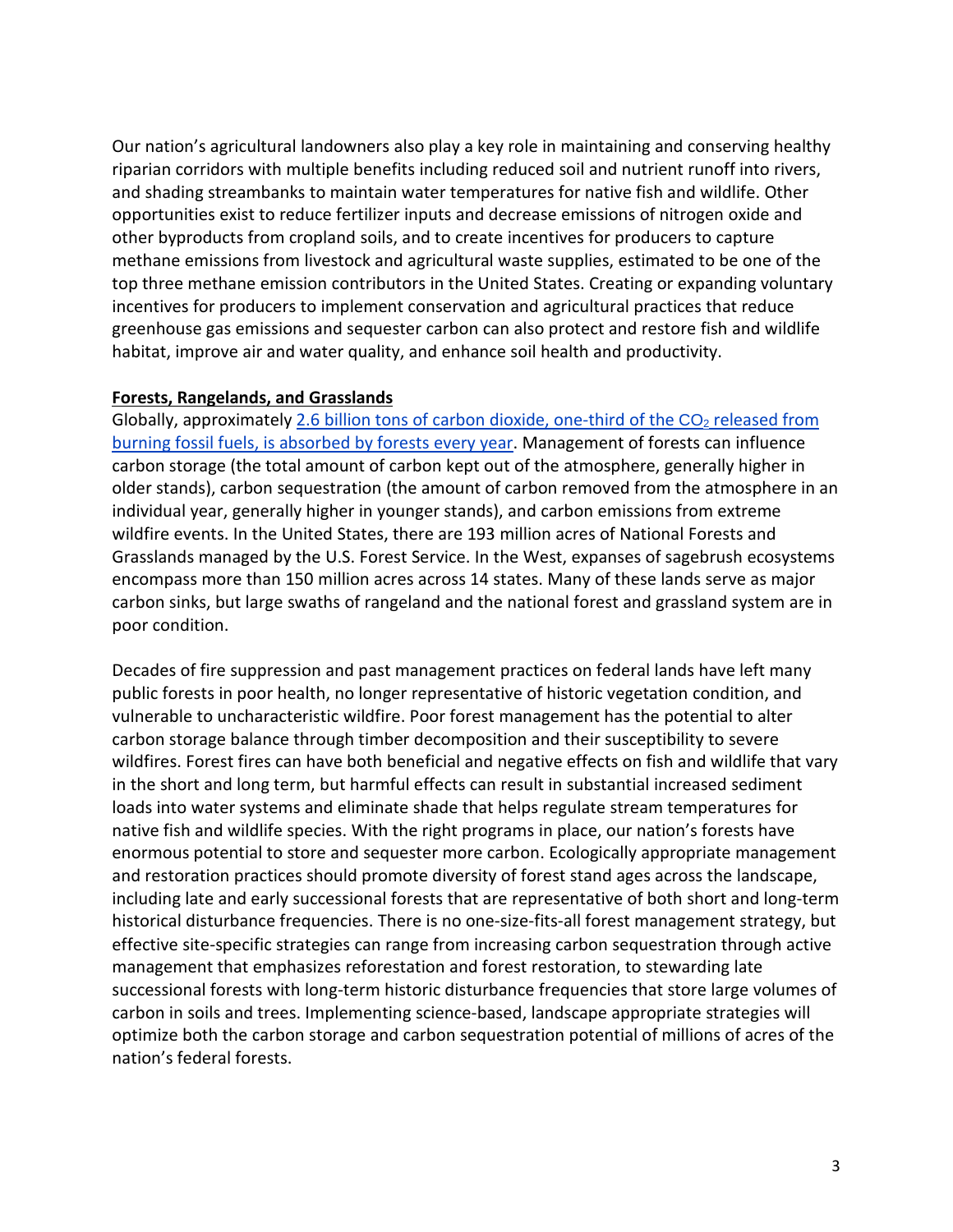Approximately 360 million acres – or 70 percent – of the working forests in the United States are on private land, which produce almost 90 percent of the supply for forest products while providing critical benefits supporting air quality, water quality, and wildlife habitat. Private working forests already contribute significantly to climate mitigation – with private forest owners growing significantly more wood than they remove. Research has shown that keeping forest land as forests provides the largest carbon sink in the land sector, while [conversion](https://www.nrs.fs.fed.us/pubs/59852) from forest land is the largest source of [emissions.](https://www.nrs.fs.fed.us/pubs/59852) We can attract more landowners to keep working forests intact and manage them for climate benefits through strong markets and effective market-based incentives. The resulting benefits to the forest will also benefit fish and wildlife habitat, improve water quality and supply, and support climate adaptation and resilience.

Another key to capturing carbon through active forest management is to create and enhance markets for building with wood and long-life wood products, which will encourage both retaining and expanding private forested land and which will store carbon indefinitely. Federal programs to increase and maintain forest health and resilience, establish new and strengthen existing wood markets, and recognize emissions avoided by displacement of more fossil fuelintensive products with sustainable forest products must be considered as part of the suite of federal policy solutions for climate change. Further, we need to incentivize forest carbon storage and sequestration on private lands and incentivize sustainable forestry on all forested lands.

Similarly, many degraded western rangelands and grasslands lack resistance to change and are converting to invasive monocultures, a condition that is exacerbated further by increased drought and hotter temperatures. Invasive species like cheat grass now dominate many sagebrush landscapes, and have dramatically altered this ecosystem's productivity, stability, and fire regime. Historically, sagebrush burned about once every 100 years or less, but now fire frequency is once every 5-10 years and with much higher intensity. Over the past two decades, more than 15 million acres of sagebrush – a key habitat type for over 350 species – have been lost to fire. Restoration and conservation of rangelands and grasslands will be an important component of a broad-scale, comprehensive habitat and climate resilience strategy. New opportunities should also be explored for advancing carbon markets for grassland and rangeland conservation.

#### **Oceans**

Research has shown the oceans are warming and becoming more acidic as a result of increased atmospheric levels of carbon. Warmer, more acidic ocean water leads to a cascading effect on the marine food web with impacts on marine food resources, as well as marine mammal and fish migration patterns. Climate change effects, such as increased sea temperature and current flows, are shifting the distribution of marine fish stocks, with some species benefiting while others lose out. Pelagic fish including both coastal and oceanic species that often migrate long distances (a broad category encompassing forage fish such as menhaden, prey species such as striped bass, and large migratory species such as tuna) are expected to experience some of the most dramatic shifts. For anadromous species such as salmon, who move from freshwater to the ocean and back, changing food availability may adversely affect their ability to acquire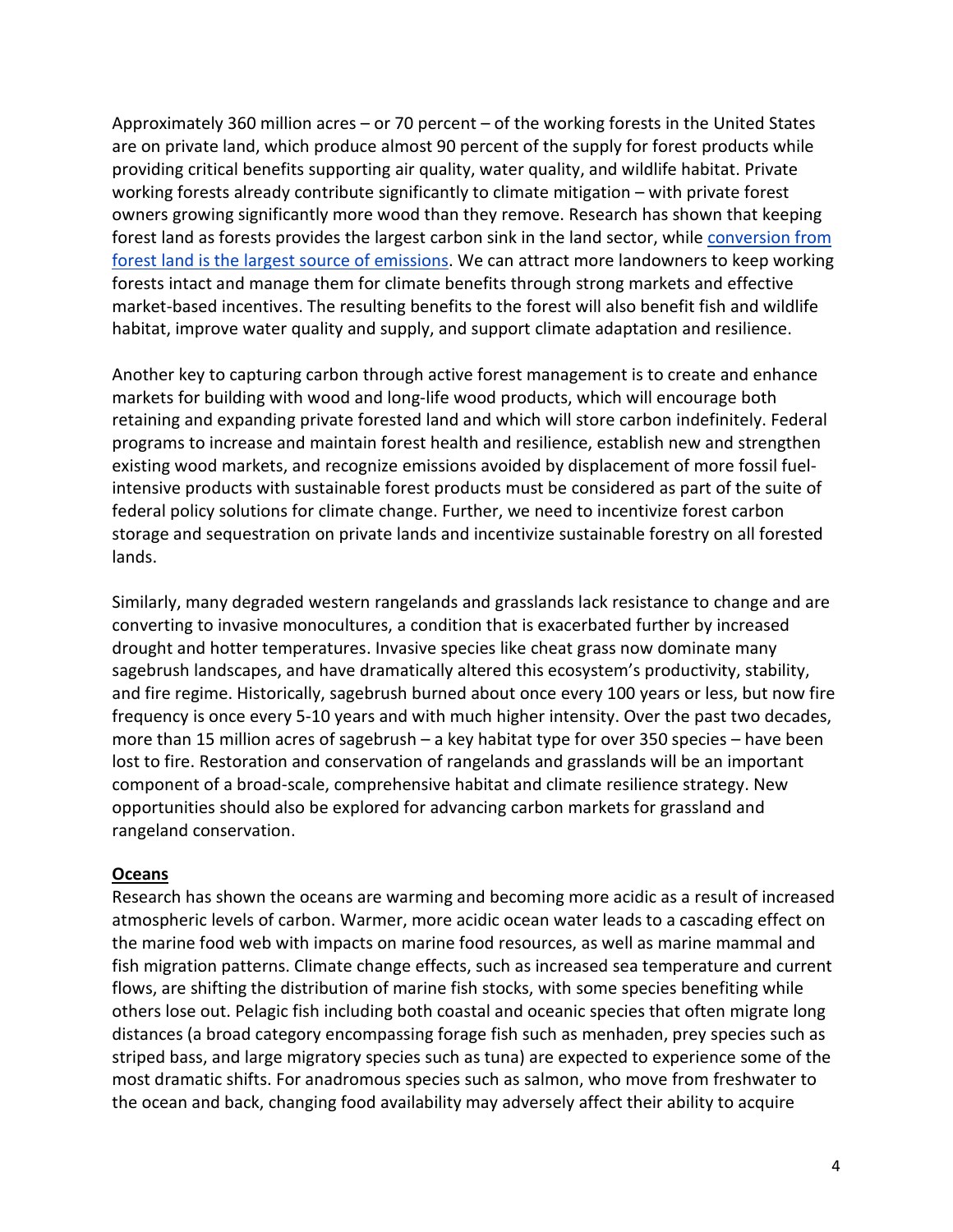adequate energy stores for use during their migration into freshwater systems to spawn. And for near-shore species such as oysters and other shellfish that are highly vulnerable to ocean acidification, the impacts of climate change have already resulted in dramatic shifts in certain regions, with substantial declines in production and the interconnected value of these species for marine and coastal systems.

Healthy oceans need federal climate policy that reduces emissions of greenhouse gases to reduce unnatural rates of ocean warming and acidification, research to understand and help managers account for changes in fish migrations, ranges, and habitat, as well as programs and funding streams to build resilience and ensure coral, near-shore and estuarine systems are able to adapt to a changing climate.

## **Rivers, Lakes, and Streams**

Climate change is fundamentally altering the water cycle, shifting precipitation patterns, and resulting in damaging stream temperature impacts. In many areas, rainfall has become either increasingly abundant or in desperately short supply, relative to longtime averages. To fully grasp the impact this might have on a river or stream, you should start at its literal source. If the high-elevation snowmelt that constitutes the headwaters of many U.S. rivers and streams diminishes because of warming and ever-lessening annual precipitation, the entire watershed begins to dwindle. According to a [recent](https://www.nature.com/articles/s41612-018-0012-1) study, the decline in average April 1 snow water equivalent – a common snowpack water measurement – since mid-century is roughly 15–30% across the western U.S., comparable in volume to the West's largest man-made reservoir, Lake Mead.

In other systems, such as the Mississippi River, changes in precipitation type and timing, along with other factors, have led to too much water, literally drowning communities along the entire stretch of the watershed, which comprises 40% of the continental United States. Higher temperatures also cause more frequent algal blooms and reduce dissolved oxygen levels, both of which can cause fish kills and result in significant harm to ecosystems. Like marine fish distributions changing as a result of higher ocean temperatures, we are seeing keystone species such as Eastern brook trout retreat to higher elevations and their distribution moving farther north.

There is great potential for both adaptation and mitigation through natural river restoration. Riparian forests have an underappreciated ability to store carbon, both in vegetation biomass and in soil. Reconnecting and restoring streams and their floodplains can be a productive mitigation action that also reduces water temperature directly. At the federal level, we will need to invest in numerous solutions to build resilient river systems and ensure our lakes, rivers, and streams are able to function as productive carbon sinks while also adapting to climate change. Programs and policies emphasizing water conservation, water efficiency, nutrient reductions, natural infrastructure such as riparian zone protection and restoration, and collaborative, community-based restoration efforts will be critical.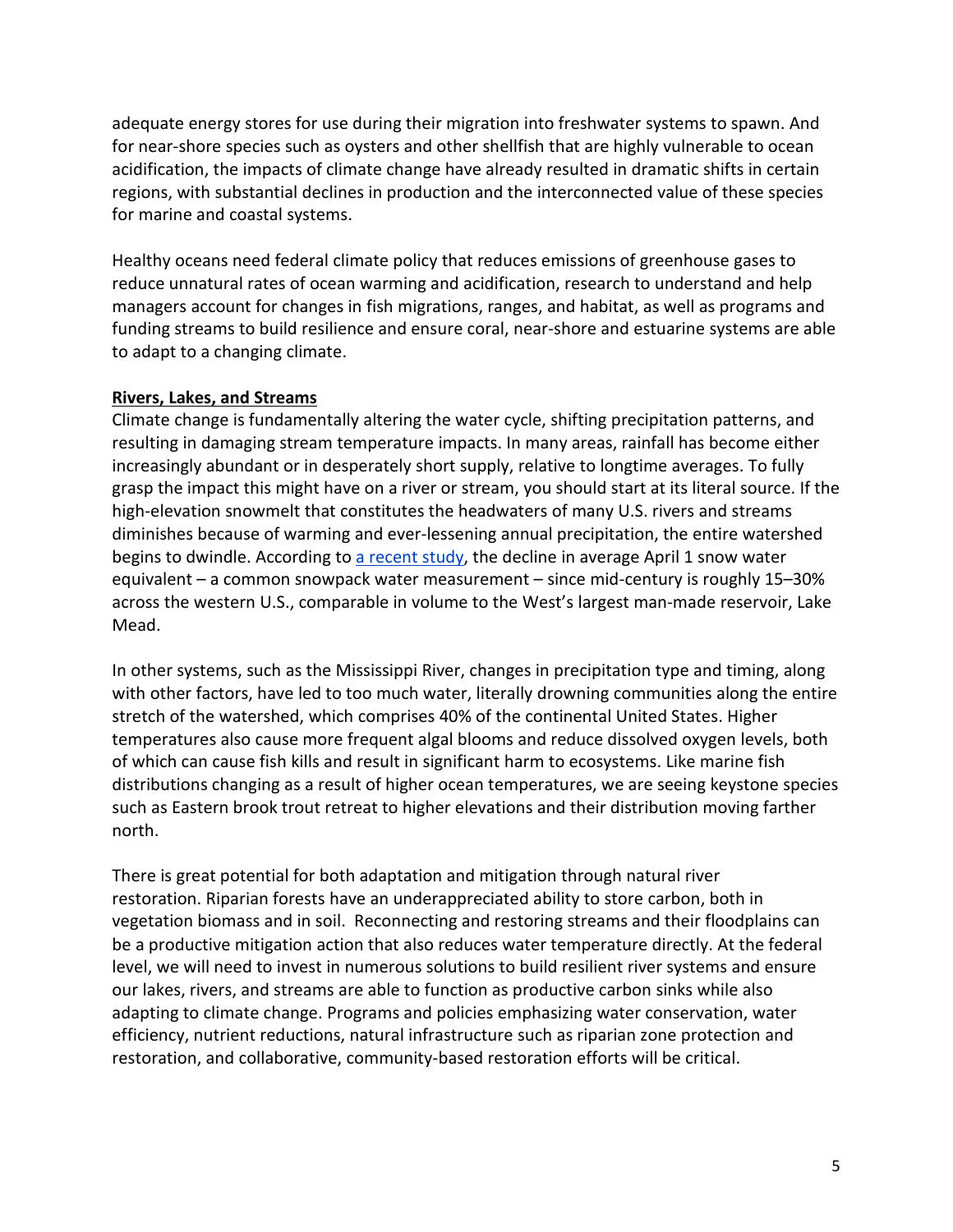## **Wetlands**

All types of wetlands sequester carbon, from temperate freshwater wetlands, coastal marshes and mangroves to boreal peatlands. Conversely, drainage and degradation of wetlands can release significant amounts of this stored carbon back into the atmosphere in the form of methane and reduce the ability of wetlands to sequester additional carbon. Functioning wetlands also make communities more resilient to the impacts of climate change by providing buffers against sea level rise and storm surges, and reducing the impacts of floods, droughts, and severe storm events. Further, wetlands contribute to clean water and provide critical habitat to myriad fish and wildlife species. Yet, despite all the critical services wetlands provide, 64% of the world's wetlands have been lost in the last century. In the United States, we lost more than half of the nation's wetlands by the 1980s and every year we are still losing more than 80,000 acres of wetlands. This must change. We need to stop and reverse this trend to ensure wetlands continue to provide multiple benefits to people. Moreover, we need to restore lost wetlands as part of the broader effort in support of using natural infrastructure solutions to meet the nation's flood control, water quality, and carbon sequestration goals.

## **Coastal Resiliency**

Today, 80% of the world's population lives in coastal areas, making sea level rise and flooding from more frequent, intense storms significant climate-related risks. Coastal wetlands – e.g., marshes, seagrass meadows, and mangroves – sequester billions of tons of carbon from our atmosphere in concentrations up to five times higher than terrestrial forests. Nature-based coastal resilience, including coastal wetlands, barrier islands, mangroves, and oyster reefs, can significantly reduce storm surge and flood damage and save communities billions of dollars when severe hurricanes hit the United States' coastline. As our climate changes, the conservation and restoration of coastal habitats can help protect millions of people while providing many other benefits such as healthier fisheries, cleaner water, and improved local livelihoods. We need to ensure federal programs and funding sources are in place for coastal communities to identify areas for protection, restoration, and/or management and to develop effective strategies to sustain the natural benefits of coastal habitats. Further, the exploration of new market mechanisms for natural infrastructure solutions for coastal communities will be critical.

#### **Adaptation**

Even with significant emissions reductions and investments in carbon sequestration, the climate will continue to get warmer, which means humans, fish, and wildlife will need to adapt to those changes. Federal policy can help this process by connecting climate adaptation efforts with existing conservation programs and investing in new policies and projects that allow fish and wildlife to move, such as by improving fish passage, maintaining biologically sufficient streamflows, and conserving migration corridors and stopover habitats for big game, waterfowl, fish, and many other species. Adaptive solutions will need to be science-driven and include multiple stakeholders focused on conserving intact, resilient natural systems and restoring degraded landscapes.